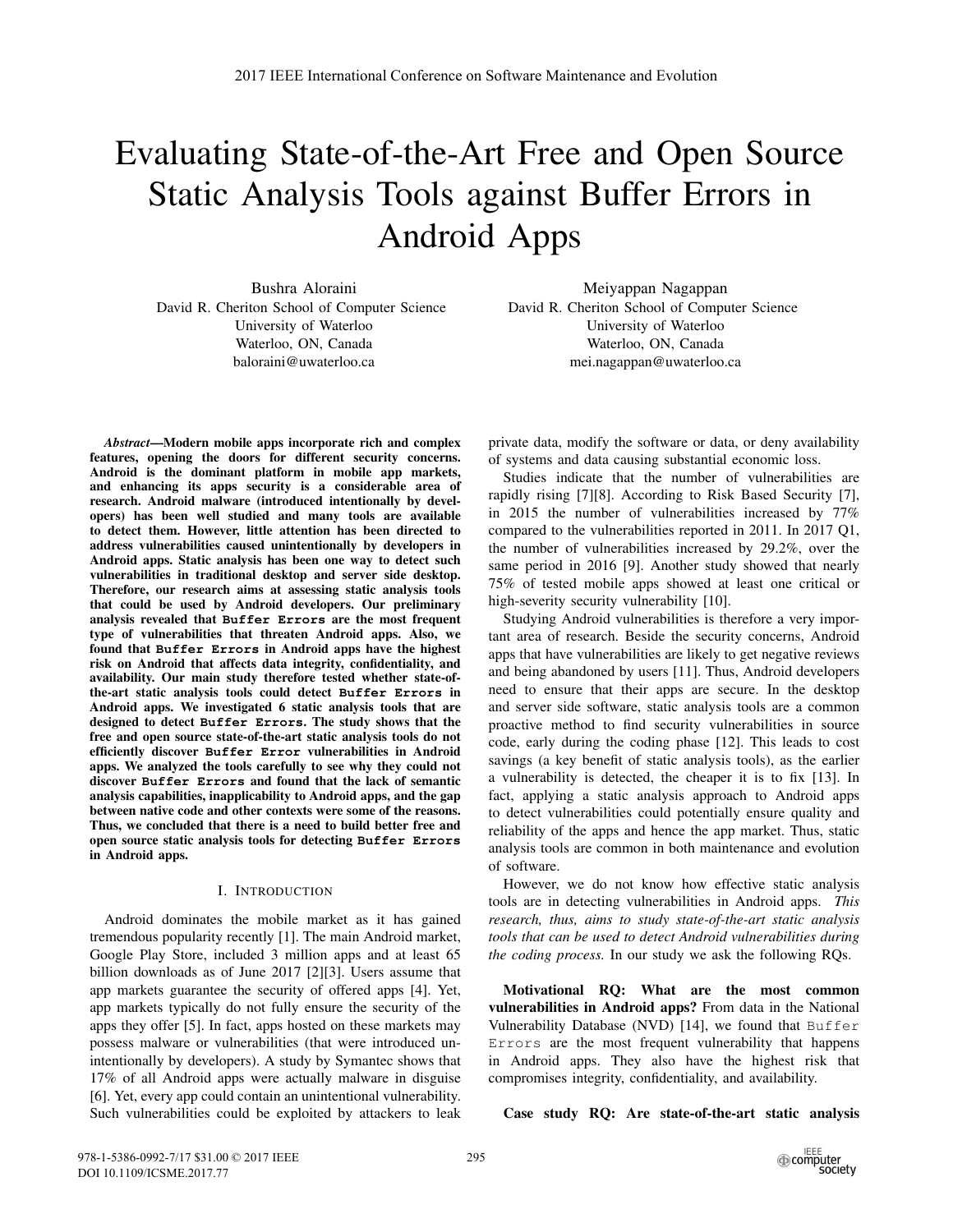tools for **Buffer Errors** able to detect vulnerabilities reported in the wild for Android apps? In this study, we investigated 17 static analysis tools that could discover Buffer Errors. Out of the 17, we tested 6 free and open source static analysis tools on 9 real world Buffer Errors, and it was found that none of the studied tools could efficiently detect the reported Buffer Errors.

All our empirical data (including the vulnerabilities from NVD and the Android apps with the vulnerabilities) are available for download [15].

## II. MOTIVATIONAL RQ: WHAT ARE THE MOST COMMON VULNERABILITIES IN ANDROID APPS?

## *A. Motivation*

Since examining the efficiency of static analysis tools on all types of vulnerabilities is beyond the scope of a single study, we wanted to find the most frequent type of vulnerability that occur in Android apps. Therefore, in this RQ we identify Android vulnerability trends by examining the published vulnerabilities in the wild. Software security vulnerability records are maintained by multiple security vulnerability databases, such as NVD, Open Source Vulnerability Database (OSVDB) [16], CERT [17], and Bugtraq (BID) [18]. These databases utilize the Common Vulnerabilities and Exposures Identifier (CVE-ID) [19], which is a unique number for a publicly recognized security vulnerability, as an identifier of a vulnerability record. NVD is synchronized with CVE-ID and its records are mainly based on CVE information. Thus, NVD is preferred by researchers as it is the most comprehensive database. Therefore, NVD was selected to construct the dataset for this RQ.

#### *B. Methodology*

*1) Data Gathering:* In this phase, the relevant vulnerability records of Android from 2008 (when Android was first released) to 2015 have been extracted from NVD using an automated web-scraping tool. The "Android" keyword was used to filter the NVD database and extract relevant Android vulnerability reports. For each vulnerability record, the CVE-ID, original release date, last revised date, description, CVSS v2 base score, impact score, exploitability score, access vector, access complexity, authentication, impact type, and vulnerability type were retrieved. 2,089 records were extracted in the initial data gathering.

*2) Removing Irrelevant Data:* The dataset has been cleaned in order to get more accurate results. All 2,089 entries have been examined manually to check whether they are accurately related to Android; if not, the record is excluded from the dataset. Four records were found unrelated to Android: CVE-2015-3906, CVE-2015-3815, CVE-2012-1344, and CVE-2011-1001.

*3) Data Processing:* In this phase, we traced each vulnerability record manually in order to collect more information, such as whether the vulnerability has been confirmed or patched, and how it was discovered. This kind of information

was obtained from the software vendor websites and other resources, such as BID, OSVDB, CERT, and Japan Vulnerability Note (JVN) [20]. Based on the obtained information, we further sanitized the dataset. We classified the vulnerability records into multiple categories. Vulnerability record categories with hyperlinks of the acquired information could be found in our dataset in columns "Record Category" and "Record Category URL". The categories are as follow:

- Confirmed and patched: An advisory has been published by the vendor that explains the vulnerability and provides patching information. We found that 556 vulnerability records fall into this category.
- Reported and patched: The vulnerability has been reported to the vendor and patches were released. We found 67 vulnerability records fall into this category.
- Proof of concept and patched: A proof of concept has been demonstrated by the reporter, and it is indicated that the vendor has released patches. We found 5 vulnerability records belong to this category.
- Confirmed but not patched: The vulnerability has been confirmed by the vendor, however no patches were provided. We found 5 vulnerability records belong to this category.
- Proof of concept but not patched: A proof of concept has been demonstrated by the discoverer, and it is indicated that the vendor has not released patches. We found 30 vulnerability records fit into this category.

## While categories that are excluded from the study are:

- Not enough information: In case that the vulnerability report does not include enough information, such as a proof of concept, patching information, or confirming from the vendor, then the record is excluded from the dataset. 33 records were excluded as they do not include enough information.
- Large-scale experiment: An automated large scale experiment has been conducted by Dormann [21] to test whether Android apps properly validate SSL certificates provided by HTTPS connections. The study was conducted on 23668 Android apps and 13 Android libraries, as a result 5.9% (1379 apps and 10 libraries) have been reported to be vulnerable. 23.2% of the tested apps were found vulnerable because of a vulnerability in the libraries. These reports have been found in NVD from 9/8/2014 to 10/29/2014 as Cryptographic Issue vulnerability type. Those records were excluded in order to produce more balanced and meaningful results. 1389 vulnerability records belong to this category.

*4) Data Classification:* After cleaning the dataset, 663 records remained. Next, the vulnerability records were examined manually in order to categorize them into two groups: Android platform vulnerabilities, and Android app vulnerabilities. Android app vulnerabilities are any vulnerability that could be triggered within Android apps. All other vulnerabilities are considered as Android platform vulnerabilities, for example,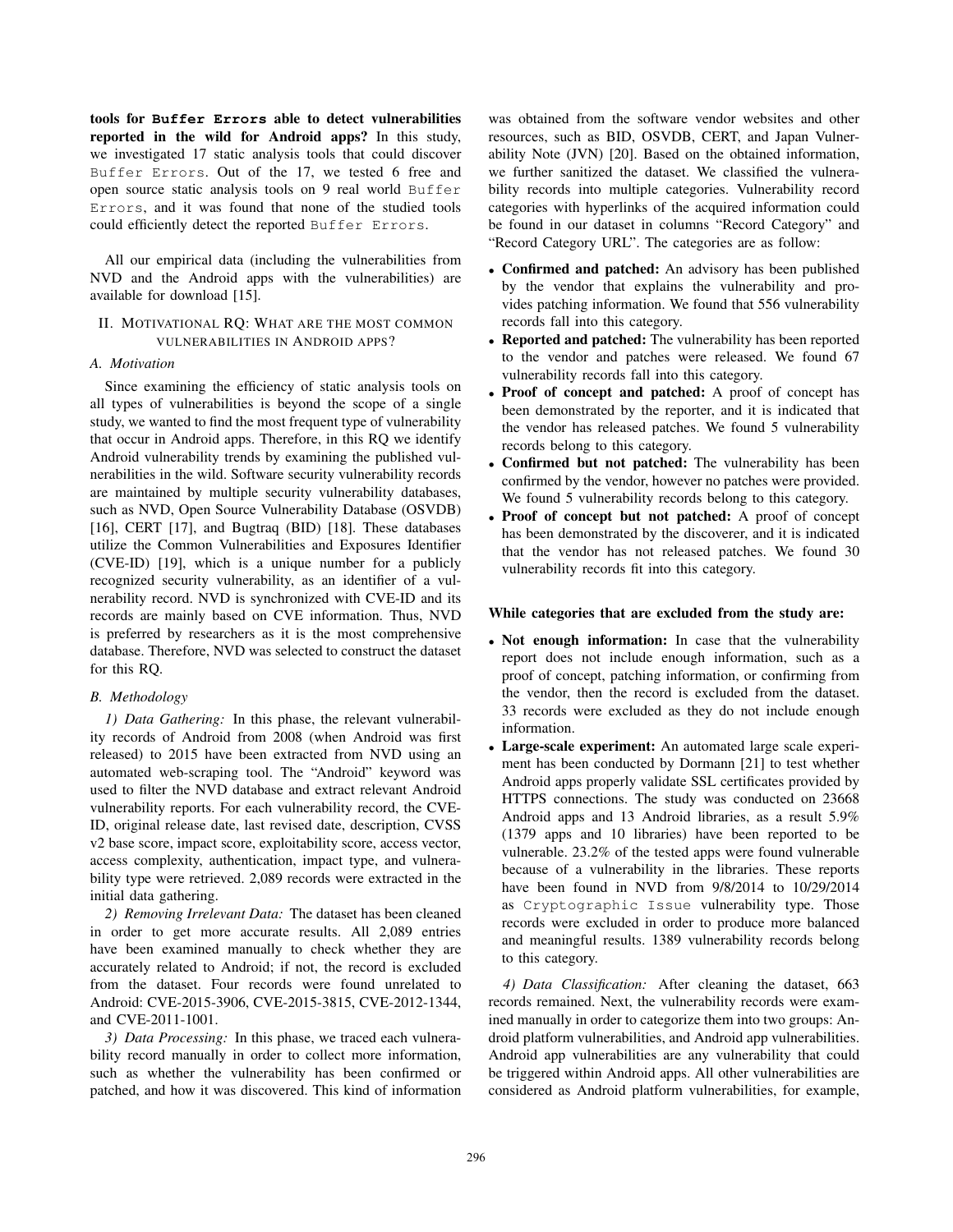vulnerabilities that reside in the Linux kernel of the Android system.

# *C. Results*

Android platform related vulnerabilities are 187, and Android app vulnerabilities are 476, representing 72% of the all vulnerabilities in our cleaned dataset (663).

*1) Vulnerability Type Trend:* We aim to tackle vulnerabilities at app level, but not at the OS level. Thus, an important question of this empirical study is "what is the most frequent type of vulnerability that occurs historically in Android apps". To reveal the trend of Android vulnerabilities, NVD classification of vulnerability type was utilized, which is based on the Common Weakness Enumeration (CWE) [22]. CWE is a list of software flaw types that is maintained by the MITRE Corporation and used by security organizations and researchers. In the studied dataset, there are 24 different type of flaws that occurred in the Android platform, and 20 types of them occurred in the Android apps. The percentage of each vulnerability type has been calculated in order to uncover the trending vulnerability in Android apps. As shown in Table I, Buffer Error is the dominant vulnerability in Android apps – 28.6% of all discovered Android app vulnerabilities.

Permissions, Privileges, and Access Control (18.1%) and Information Leak/Disclosure (11.3%) vulnerabilities are the second and third most frequent vulnerabilities in Android ecosystem respectively. Insufficient Information (12.4%) type indicates that there is insufficient information about the vulnerability to categorize it. Such case usually happens when vendors confirm a vulnerability but decline to release certain details about the vulnerability.

Although, Permissions, Privileges, and Access Control and Information Leak/Disclosure are dominating the Android security research community [23], rarely are Buffer Error vulnerabilities related to Android apps being discussed (See Section VII-B for more details). Since Buffer Error is the most frequent vulnerability that occurred historically in Android apps, further analysis is needed to recognize how severe and dangerous Buffer Error vulnerabilities are.

*2) Buffer Error Severity Trend:* In order to analyze how severe discovered Buffer Error vulnerabilities are, the Common Vulnerability Scoring System (CVSS) [24] was employed. CVSS is an open standard used to assess the severity of security vulnerabilities, and it is platform and technology independent. We used CVSS Base score version 2 standards. We found during our analysis that 97% of the Buffer Error vulnerabilities have high risk. These results show that Buffer Errors have serious implications on the security of Android apps and its end users. Also, 99.26% of Buffer Errors in Android apps are remotely exploitable and no authentication is required at all. Thus, it could be concluded that the Buffer Errors in Android apps are easy to exploit. Finally, we found that 95.6% of Buffer Error vulnerabilities completely impacted the target app in terms of confidentiality, integrity, and the availability.

| Vulnerability Type                   | <b>CWE-ID</b>  | Total           | $\%$    |
|--------------------------------------|----------------|-----------------|---------|
| <b>Buffer Errors</b>                 | <b>CWE-119</b> | 136             | 28.6%   |
| Permissions, Privileges,<br>and      | <b>CWE-264</b> | 86              | 18.1%   |
| <b>Access Control</b>                |                |                 |         |
| <b>Insufficient Information</b>      | NVD-CWE-       | 59              | 12.4%   |
|                                      | noinfo         |                 |         |
| <b>Information Leak / Disclosure</b> | $CWE-200$      | 54              | 11.3%   |
| Cryptographic Issues                 | $CWE-310$      | 28              | 5.9%    |
| <b>Input Validation</b>              | $CWE-20$       | $\overline{23}$ | 4.8%    |
| Cross-Site Scripting (XSS)           | <b>CWE-79</b>  | 16              | $3.4\%$ |
| Numeric Errors                       | $CWE-189$      | 15              | 3.2%    |
| Path Traversal                       | $CWE-22$       | 15              | $3.2\%$ |
| Other                                | NVD-CWE-       | $\overline{11}$ | 2.3%    |
|                                      | Other          |                 |         |
| <b>Resource Management Errors</b>    | <b>CWE-399</b> | 8               | 1.7%    |
| Code Injection                       | $CWE-94$       | 7               | $1.5\%$ |
| <b>Authentication Issues</b>         | <b>CWE-287</b> | 4               | $0.8\%$ |
| Cross-Site Request Forgery           | <b>CWE-352</b> | $\mathbf{3}$    | $0.6\%$ |
| (CSRF)                               |                |                 |         |
| <b>Improper Access Control</b>       | <b>CWE-284</b> | $\overline{3}$  | 0.6%    |
| <b>Security Features</b>             | <b>CWE-254</b> | $\overline{3}$  | $0.6\%$ |
| Credentials Management               | <b>CWE-255</b> | $\overline{3}$  | 0.6%    |
| Code                                 | $CWE-17$       | $\overline{2}$  | $0.4\%$ |
| Data Handling                        | $CWE-19$       | ī               | $0.2\%$ |
| <b>OS</b> Command Injections         | $CWE-78$       | ī               | 0.2%    |

TABLE I: Vulnerability types distribution in Android apps

Also, our data shows that even though Android becomes more mature, Buffer Error still appear in the latest versions of Android. Due to space constraints, we omitted some aspects of Buffer Errors analysis. However, all details could be found here [15].

Buffer Errors are the most common vulnerability in Android apps. They also have the highest risk that compromises integrity, confidentiality, and availability. As a result, we concluded that we need to focus our main study on Buffer Errors.

Determining the most impactful vulnerability affecting Android apps (which involved hundreds of hours of manual work), is not the focus of the study. However, we believe that the empirical evidence shown above not only motivates the rest of our study, but is a useful contribution to the research community that looks to solve the issue of Buffer Errors in Android apps.

#### III. BACKGROUND

Before we examine state-of-the-art static analysis tools, we want to give some background about the Android app architecture and Buffer Errors.

## *A. Android Application Architecture*

Android apps are unlike standard applications in two important ways. First, Android apps run in a security sandbox to manage application resources. Hence, each app represents a different process with a unique UID, and it is executed in isolation from other apps with restricted permissions. Second,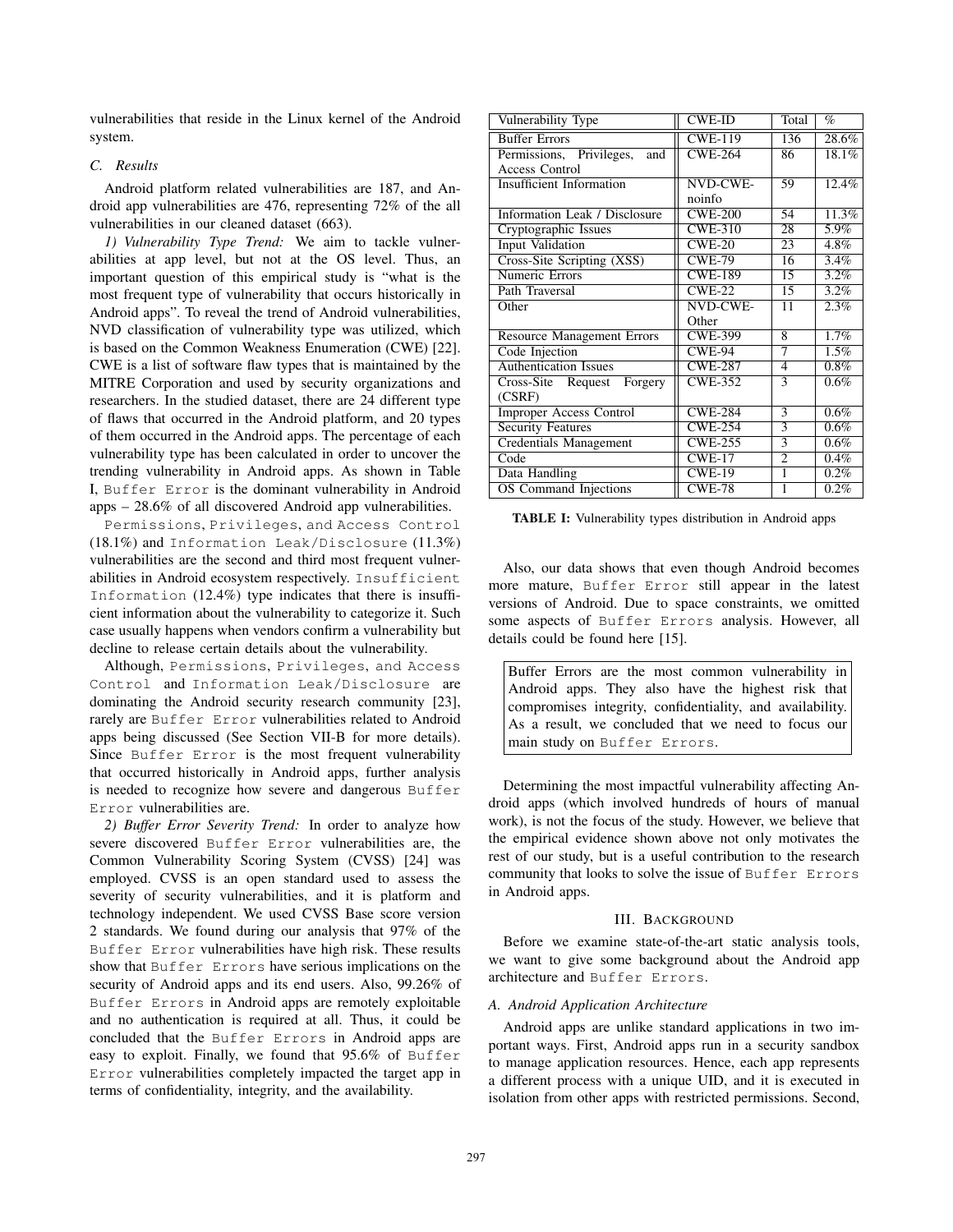Android apps are framework-based and event-driven. Thus, Android apps and Android OS communicate through callbacks. Android apps have no single entry point, the so called main method, though there are multiple entry points. These entry points represent components that can be used by other apps if needed or called by the Android OS. There are four types of components in Android apps: activities are a single focused user interface, services run background tasks, content providers act as a database storage, and broadcast receivers listen for framework events. The components of an application could be executed in any order, and each component has a complete lifecycle [25].

Android apps are typically written in the Java programming language. However, the Android Native Development Kit (NDK) that was provided by Google, allows developers to implement Android apps using native programming languages, such as C and C++. In fact, native code allows developers to use existing third party libraries, and allows hardware specific optimization of performance critical code. Indeed, Zhou et al. [26] in 2012 reported that 4.52% of Android applications use native code. In 2014, Qian et al. indicted that 16.46% of tested Android apps uses native code [27]. NDK enables Android developers to combine native code with an Android app using Java Native Interface (JNI). JNI is a foreign function interface (FFI) by which a program written in Java can call routines or make use of services written in native code, such as C/C++ and assembly; yet, JNI can be also utilized to invoke Java objects from native code.

Both the Java code and native code of an Android app run within the same process. Thus, the native code still adheres to the entire application permissions set in the manifest file. Java code is managed and executed by the Dalvik Virtual Machine (DVM)/Android RunTime  $(ART)^1$ , while native code is not restricted to DVM/ART and manages itself throughout the lifetime of the application. This requires further responsibilities on developers, such as memory management tasks, hence Buffer Errors occur in native code due to improper memory management. To execute Android apps effectively, the native components are also expected to carefully interact with Java components. If this interaction is not appropriately managed, the native components can cause errors that could crash the entire application [28].

## *B. Buffer Errors*

Buffer Errors usually occur on the stack or on the heap. Stack is adjacent blocks of memory that is controlled by OS, and it is used for storage of local variables, and return addresses, and passing extra arguments to subroutines when there are inadequate argument registers available. Stack-based buffer overflow happens when an application writes extra data outside an intended memory address on the program's call stack. This type of vulnerability is a serious one as the stack contains the return addresses for all function calls. If

<sup>1</sup>In recent Android versions, Java code is managed and executed by Android runtime (ART).

the affected application is running with higher privileges, or receives data from untrusted sources then the defect is a potential security vulnerability. Stack-based buffer overflow could result in corrupting local variables, crashing the application, or executing arbitrary code.

In Android, the heap is managed by particular APIs in Bionic library <sup>2</sup> using the dynamic memory allocator jemalloc. Heap memory is used to create dynamic data objects, and to store objects that must live longer than one function's lifetime. Buffers allocated on the heap are subject to the same boundary checking issues as those located on the stack. Heap-based buffer overflow usually happens when an application writes extra data to a heap chunk buffer, which leads to corruption of the control sections of the chunk. This leads the memory allocator to an undefined state, and potentially, crashing the application or even executing arbitrary code.

In fact, Buffer Errors in Android do not differ much from other platforms as vulnerability characteristics. What is distinct is that static analysis tools that support other native projects might not be applied well in Android, as Buffer Errors in Android apps could involve communication from Java to native code through JNI. Yet, most current static analysis tools focus on one language per analysis, thus they would not contain the whole picture when analyzing a portion of the program. Another issue is that Android apps do not have a main method, but they compromise multiple entry points which could involve different call graphs than traditional apps.

## IV. CASE STUDY

## *A. Selection Criteria for Buffer Error Vulnerabilities*

In our case study we want to test state-of-the-art static analysis tools against Buffer Error vulnerabilities in Android apps. While we could write our own toy Android apps and inject Buffer Error vulnerabilities, we feel that it would be a biased experiment. Hence, we mined the vulnerability records from NVD to identify example vulnerabilities in open source Android apps that we can use as case study subjects. Having open source Android apps was necessary so that we could run static analysis tools to analyze the source code.

We found 9 Buffer Error vulnerability records in 3 open source Android apps (Google Chrome, Android browser, and Mozilla Firefox). Thus by examining the static analysis tools against existing popular Android apps with real word vulnerabilities makes our experiments, results and conclusions stronger. In this section, we describe each of the vulnerabilities categorized within corresponding reason in Table II and follow up with a discussion on some of the common attributes among all of them.

*1) Buffer Size Miscalculation:*

#### • CVE-2008-0985

A remote attacker could cause a heap-based buffer overflow by persuading a victim to visit a malicious web site that contains GIF components. The vulnerability occurs at the GIF library in the WebKit framework in Android web

<sup>2</sup>https://android.googlesource.com/platform/bionic/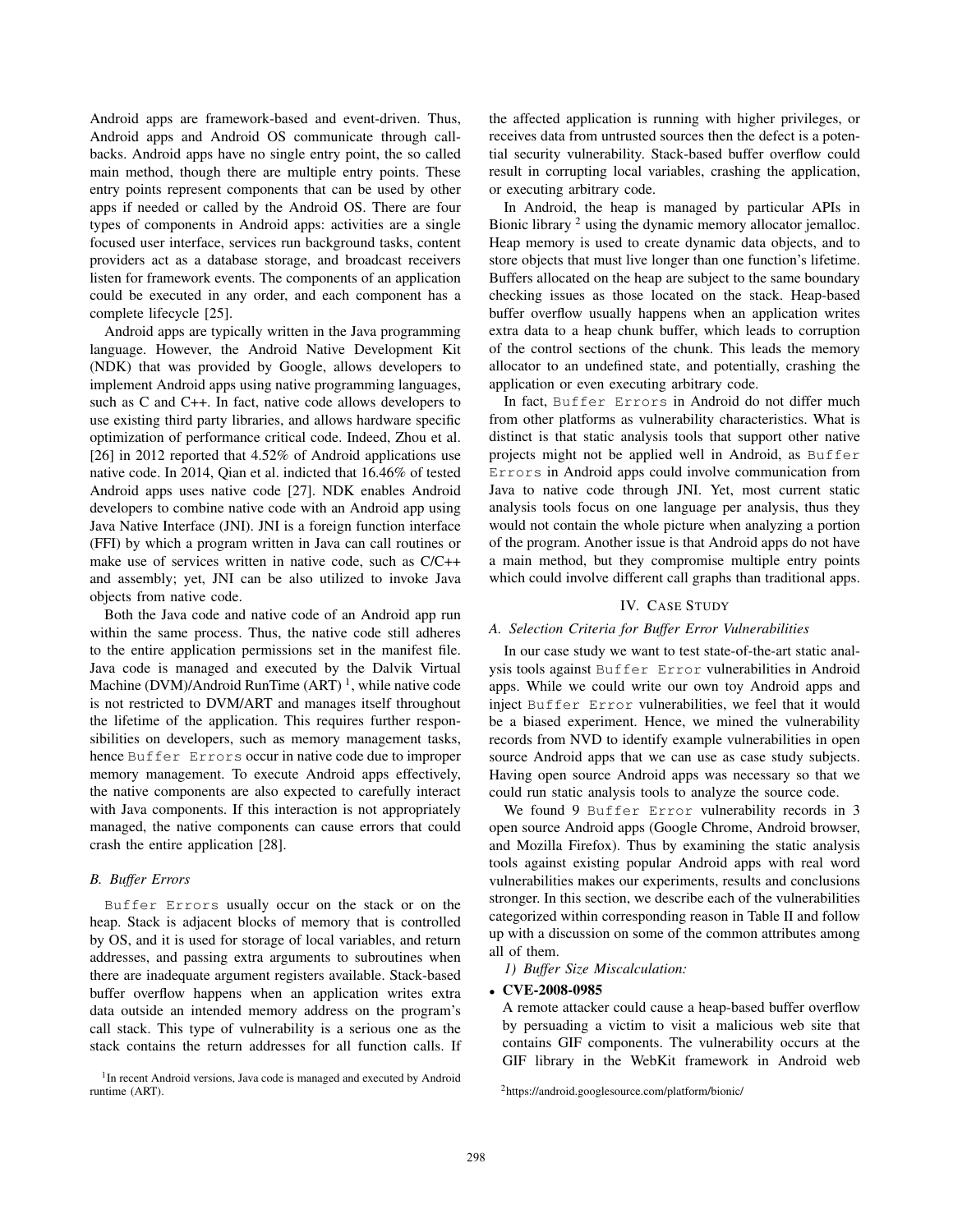| <b>CVE ID</b> | Reason                      | $C/C++$       | Affected app    | Source (input)         | Sink (Container)    | Data flow  |
|---------------|-----------------------------|---------------|-----------------|------------------------|---------------------|------------|
| CVE-2008-0985 | Buffer size miscalcula-     | $C++$         | Android Browser | User (Gif im-          | Class               | Inter-     |
|               | tion                        |               |                 | age)                   |                     | procedural |
| CVE-2017-5014 | Buffer size miscalcula-     | $C++$         | Google Chrome   | User (Image)           | uint $32$ t pointer | Inter-     |
|               | tion                        |               |                 |                        |                     | procedural |
| CVE-2016-5182 | of<br>Lack<br>boundary      | $C++$         | Google Chrome   | (Bitmap)<br>User       | Smart pointer       | Inter-     |
|               | checking                    |               |                 | image)                 |                     | procedural |
| CVE-2014-1705 | of<br>boundary<br>Lack      | $C++$         | Google Chrome   | User (JS code          | Function template   | Inter-     |
|               | checking                    |               |                 | manipulation)          |                     | procedural |
| CVE-2014-3201 | of<br>Lack<br>boundary      | $C++$         | Google Chrome   | User<br>(Scroll)       | Smart<br>pointer    | Inter-     |
|               | checking                    |               |                 | size)                  | class template      | procedural |
| CVE-2014-1710 | boundary<br>Lack<br>of      | $C++$         | Google Chrome   | (GPU)<br>User          | <b>Class</b>        | Inter-     |
|               | checking                    |               |                 | Command                |                     | procedural |
|               |                             |               |                 | Buffer)                |                     |            |
| CVE-2012-4190 | pointer<br>Null<br>derefer- | C             | Mozilla Firefox | Within the app         | int pointer         | Inter-     |
|               | ence                        |               |                 |                        |                     | procedural |
| CVE-2016-5200 | applied<br>Incorrectly      | $C++$         | Google Chrome   | User (JS code          | <b>Class</b>        | Inter-     |
|               | type rules                  |               |                 | manipulation)          |                     | procedural |
| CVE-2016-5199 | Off by one error            | $\mathcal{C}$ | Google Chrome   | User<br><i>(video)</i> | Struct              | Inter-     |
|               |                             |               |                 | file)                  |                     | procedural |

TABLE II: Studied Buffer Error vulnerabilities in Android apps

browser. It fails to properly sanitize input which is a .gif file before copying it to an inadequately sized memory buffer. The problem occurs due to allocating buffer size based on the logical screen width and height field of the GIF header. However, the buffer is filled in with bytes based on the real width and height of the GIF image.

# • CVE-2017-5014

A remote attacker could cause a heap-based buffer overflow in Google Chrom by persuading a victim to visit a malicious web site that contains crafted image components. The overflow happens during image processing in Skia <sup>3</sup> that miscalculates the buffer size of the image.

# *2) Lack of Boundary Checking:*

# • CVE-2016-5182

A remote attacker could cause a heap-based buffer overflow by persuading a victim to visit a malicious web site that include a crafted bitmap. The Google Chrome rendering engine Blink fails to render that particular size causing Buffer Error.

# • CVE-2014-3201

A remote attacker could cause a buffer overflow by persuading a victim to visit a malicious web site that embeds another document using iframe. The embedded page specifies large dimensions for ::webkit-scrollbar and embeds an image with ::-webkit-scrollbar-corner. The Google Chrome rendering engine Blink fails to render that particular size causing Buffer Error.

# • CVE-2014-1705

A heap-based buffer overflow vulnerability was found in the Google V8 JavaScript engine, which is an open source JavaScript engine written in C++. It exists within handling of TypedArray objects. The vulnerability occurs due to missing bounds checking for the length of ArrayBuffer when manipulated using js defineGetter method, which is then fed to the TypedArray object during initializing. This may allow an attacker to read and write data to any memory address which could be leveraged to arbitrary code execution in the Google Chrome sandbox process.

# • CVE-2014-1710

In this vulnerability, Google Chrome does not validate whether a certain location is within the bounds of a sharedmemory segment. This allows remote attackers to cause GPU command-buffer memory corruption and a denial of service. The GPU command-buffer is the way in which Chrome communicates to the GPU either OpenGL or OpenGL ES, which are APIs for rendering 2D and 3D vector graphics. User interaction is required to exploit this vulnerability and cause GPU process to crash; in such that the user should open a carefully malicious a crafted page that has scripts to dynamically modify the structure of the web page after load time.

*3) NULL Pointer Dereferences:*

# • CVE-2012-4190

This vulnerability was reported by a user that was complaining about Mozilla Firefox app crashing in Android in CyanogenMod kernel. The developers took a month to figure out the exact problem. The issue was triggered because of the Cairo library, written in C, which was calling the FreeType library from the system path instead of calling it from in-tree causing memory corruption. So when FreeType library is initially created, it has non-NULL module pointers. However, at some later point, one of the pointers has become NULL. The vulnerability was patched by forcing Cairo library to use Mozilla in-tree setlcdfilter of FreeType. Thus, calling a system function instead of using local function led to NULL pointer dereference.

*4) Incorrectly Applied Rules:*

# • CVE-2016-5200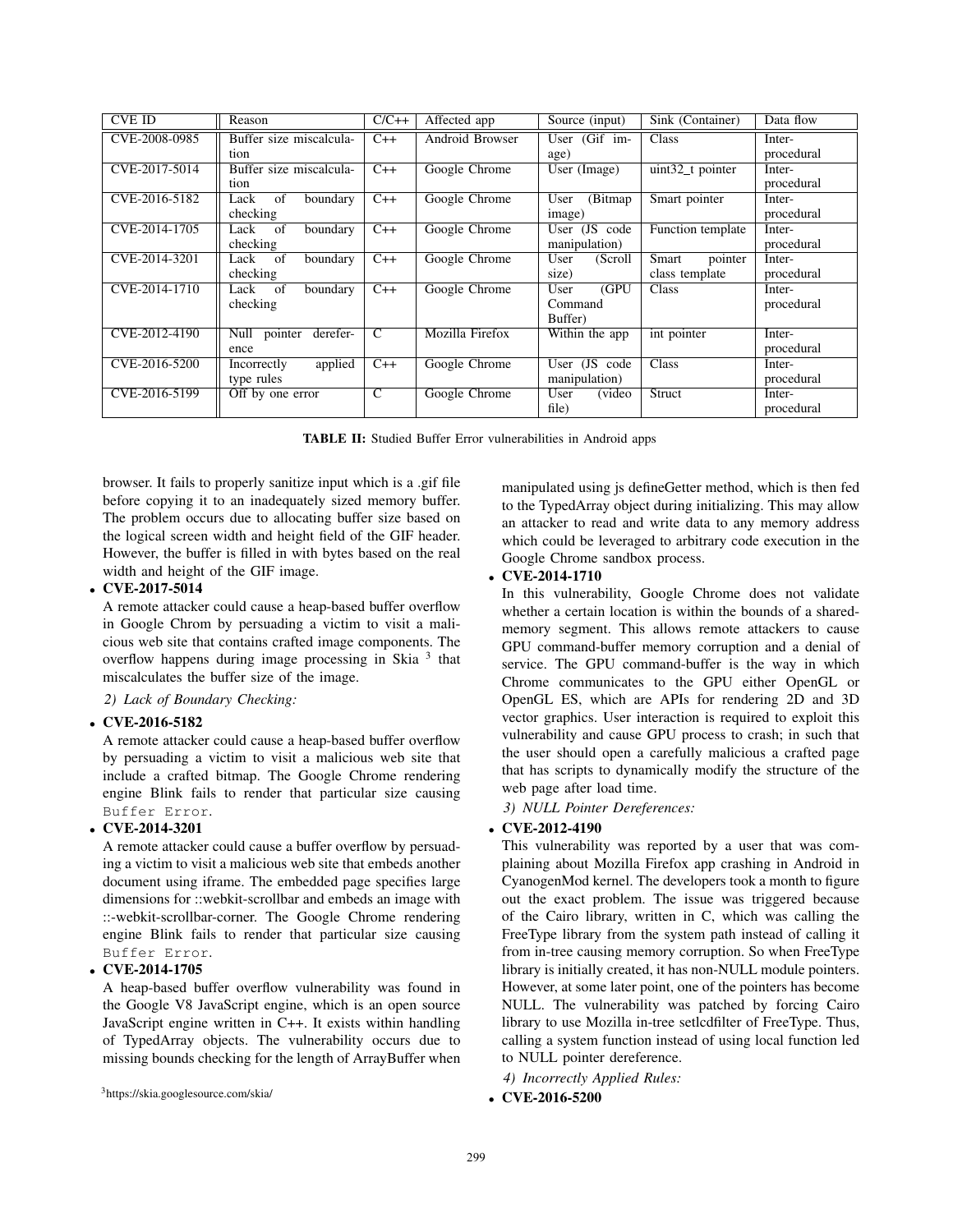A heap-based buffer overflow vulnerability was found in Google V8 JavaScript engine, that allowed a remote attacker to it by persuading a victim to visit a crafted HTML page. The Typer in V8 incorrectly applied type rules when using asm optimizer that could cause an out of bound read/write. *5) Off by One Error:*

# • CVE-2016-5199

A remote attacker could cause a heap corruption via a crafted video file. The vulnerability occurs in Google Chrome due to an off by one error that leads to an allocation of zero size in FFmpeg MP4 decoder which results in corrupting a number of pointers.

# *B. Common Attributes of Buffer Errors in Android Apps*

It was found that all the studied Buffer Error vulnerabilities are in client-side apps, such as web browsers. Also, 7 out of 9 of the studied Buffer Error vulnerabilities are C++ based and they have some common characteristics. For instance, input is read from untrusted sources, untrusted input is inadequately validated, or lack of boundary checking. In addition, most of the studied vulnerabilities involve pointer indirection. Also, Buffer Errors in our case study are interfile/inter-procedural, as the buffer is allocated in one function in one file, and overflow in another function in a different file. In fact, the inter-file/inter-procedural communication occurs in cross-language manner, meaning that the input come from Java context while buffer errors occur in native context.

In addition, it was found that these vulnerabilities occur through common attack surfaces in web browser, such as JavaScript, Hypertext Transfer Protocol (HTTP), Hypertext Markup Language (HTML), Document Object Model (DOM), and Cascading Style Sheets (CSS).

#### *C. Examined Static Analysis Tools*

Static analysis tools examine the program statically without executing it. They can analyze either the source or binary code of the program. In our study, we only focus on tools that support source code analysis. As Buffer Errors is a wellknown problem, multiple static analysis tools and methods have been already proposed. We investigated 17 popular static analysis tools to detect Buffer Errors. We gathered some tools by reviewing research work that evaluated methods that detect Buffer Errors [29] [30] [31] [32] [33]. Also, we studied some other static analysis tools that are popular in the wild, such as Clang Static Analyzer [34] and Frama-C [35]. When we collected and studied tools and methods that discover Buffer Errors, we found that none of these tools was implemented specifically for Android. However, they are general tools for multiple platforms.

We classified the studied static analysis methods based on classification by Shahriar and Zulkernine [32]. Shahriar and Zulkernine [32] classified static analysis methods that target Buffer Errors based on several features, such as inference algorithm, analysis sensitivity, analysis granularity, and target language [32]. The underlying inference algorithm refers to how does the static analysis method infer potential vulnerabilities methodically by analyzing program code. Inference methods are categorized into four types: string pattern matching, tainted data flow, constraint, and annotation. String pattern matching method is one of the simplest methods of static analysis tools (e.g., RATS, and Flawfinder). This technique tokenizes program source code to identify a wellknown set of tokens or library function calls that could cause a Buffer Error. The other three types; tainted data flow, constraint, and annotation involve more advanced analysis to understand the semantic of the source code [32]. Analysis sensitivity indicates how the static method uses pre-computed information based on program code before running the inference algorithm. On the other hand, analysis granularity refers to the granularity level of program code at which an inference is carried out. Table III shows the studied Buffer Error static analysis tools classified based on [32]. Also, we categorized the static analysis methods into two categories: Open source and Commercial.

In this study, we want to determine which of the stateof-the-art static analysis tools could potentially detect the nine Android Buffer Error vulnerabilities described in Table II. As our study revealed that most of Android Buffer Errors occurred in C++ language, thus all static analysis tools that target C language could not detect these kind of vulnerabilities. So we excluded 5 out of 17 static analysis tools that target C language, such as Splint, BOON, ARCHER, and UNO. We found that there are 12 tools could analyze C++ and could potentially detect studied vulnerabilities.

Six out of the 12 static analysis tools are commercial tools that we did not test (We tested CodeSonar, see Section VI for more details). However, in this paper we only focus on free and open source static analysis tools, therefore we only tested the six free and open source static analysis tools.

# V. RQ: ARE STATE-OF-THE-ART STATIC ANALYSIS TOOLS FOR BUFFER ERRORS ABLE TO DETECT

# VULNERABILITIES REPORTED IN THE WILD FOR ANDROID APPS?

Static analysis tools are a typically adopted solution by developers to keep project costs down. In this section, we evaluate the efficiency of the six free and open source static analysis tools.

#### *A. Methodology*

# 1) Collecting open source static analysis tools that detect **Buffer Error**:

We gathered the six open source static analysis tools that discover Buffer Error. Our study tests the following tools that support C++: IKOS [37], Frama-C [38], Clang Static Analyzer [34], Cppcheck [31], Flawfinder [31], and RATS [31]. Table IV summarizes all tested tools and their versions.

2) Collecting the source code of the vulnerable apps: We then gathered the source code of open source Android apps that have Buffer Error vulnerabilities in our study.

The following source code versions of Android apps were collected and checked: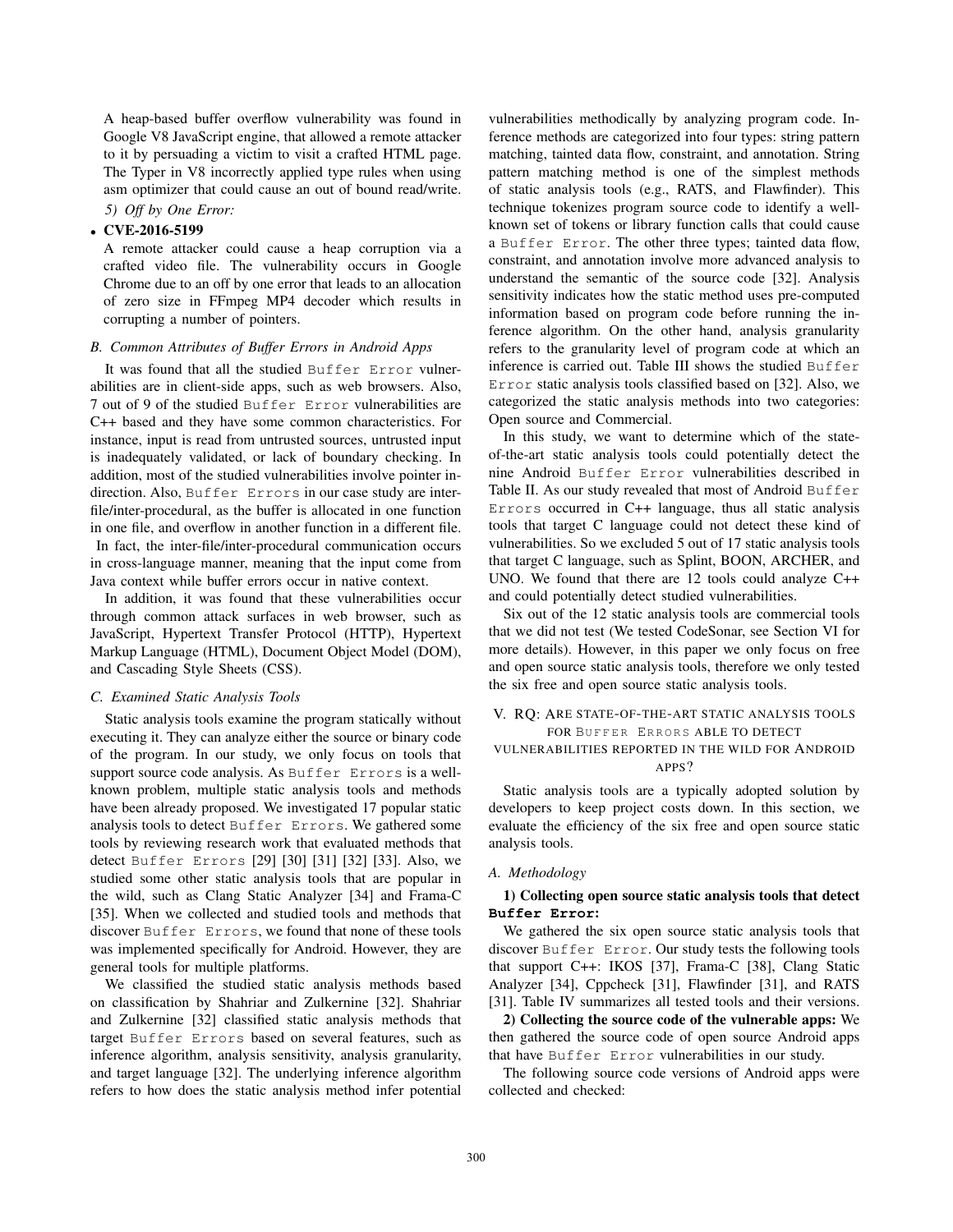| Method Name                | Type        | Language       | Inference Algorithm              | Sensitivity       | Granularity          |  |
|----------------------------|-------------|----------------|----------------------------------|-------------------|----------------------|--|
| Polyspace Bug Finder [29]  | Commercial  | $C/C++$        | Constraint: abstract interpreta- | Flow              | Inter-procedural     |  |
| $[35]$ $[36]$              |             |                | tion                             |                   |                      |  |
| Parasoft C/C++test         | Commercial  | $C/C++$        | String pattern matching, Con-    | Flow              | Inter-procedural     |  |
|                            |             |                | straint: symbolic execution      |                   |                      |  |
| Klocwork Insight [36]      | Commercial  | $C/C++$        | Unpublished                      | Flow, path        | Inter-procedural     |  |
| Coverity [36]              | Commercial  | $C/C++$        | Unpublished                      | Flow, path, con-  | Inter-procedural     |  |
|                            |             |                |                                  | text              |                      |  |
| PVS-Studio [35]            | Commercial  | $C/C++$        | Constraint: symbolic execu-      | Flow, path, value | Inter-procedural     |  |
|                            |             |                | tion, annotations                | range             |                      |  |
| CodeSonar <sup>[35]</sup>  | Commercial  | $C/C++$        | Constraint: symbolic execu-      | Flow, path        | Inter-procedural     |  |
|                            |             |                | tion, taint data flow            |                   |                      |  |
| <b>ASTREE</b> [30][35]     | Commercial  | $\overline{C}$ | Constraint: abstract interpreta- | Context           | Inter-procedural     |  |
|                            |             |                | tion                             |                   |                      |  |
| ARCHER <sup>[29]</sup>     | Open source | $\overline{C}$ | Constraint: symbolic execu-      | Flow, path, con-  | Inter-procedural     |  |
|                            |             |                | tion                             | text, alias       |                      |  |
| <b>BOON</b> [29][30]       | Open source | $\overline{C}$ | Constraint: integer range        | N/A               | Inter-procedural     |  |
| Splint [29][31][30]        | Open source | $\overline{C}$ | Annotation                       | Flow              | Intra-procedural,    |  |
|                            |             |                |                                  |                   | inter-procedural     |  |
| UNO [29][35][31]           | Open source | $\overline{C}$ | <b>Annotations</b>               | Flow, path        | Inter-procedural     |  |
| Flawfinder [31][30]        | Open source | $C/C++$        | String pattern matching          | N/A               | Token                |  |
| RATS [31][30]              | Open source | $C/C++$        | String pattern matching          | N/A               | Token                |  |
| Cppcheck [31][30]          | Open source | $C/C++$        | Constraint: integer range        | Flow, context     | Inter-procedural     |  |
| Clang Static Analyzer [34] | Open source | $C/C++$        | Constraint: symbolic execu-      | Flow, path        | Inter-procedural     |  |
|                            |             |                | tion, annotation                 |                   |                      |  |
| Farma-C [35]               | Open source | $C/C++$        | Constraint: abstract interpreta- | Flow.<br>value    | Inter-procedural,    |  |
|                            |             |                | tion, annotations                | range, point-to   | System<br>dependence |  |
|                            |             |                |                                  |                   | graph                |  |
| <b>IKOS [37]</b>           | Open source | $C/C++$        | Constraint: abstract interpreta- | Flow.<br>path,    | Inter-procedural     |  |
|                            |             |                | tion                             | point-to          |                      |  |

TABLE III: State-of-the-art static analysis tools to detect Buffer Errors

| Tool Name             | Version Number     |
|-----------------------|--------------------|
| <b>RATS</b>           | 2.4                |
| Flawfinder            | 1.31               |
| Cppcheck              | 1.72               |
| Clang Static Analyzer | 279.1              |
| <b>IKOS</b>           | 1.2.               |
| Frama-C with Frama-   | Aluminium-20160502 |
| Clang plugin          |                    |

TABLE IV: The studied free and open source static analysis tools that detect Buffer Errors in C++

- CVE-2008-0985: Android web browser's webkit rendering engine webkit-522-android-m3-rc20
- CVE-2012-4190: Mozilla Firefox web browser 16.0
- CVE-2014-1705: Google Chrome web browser 33.0.1750.165 V8 JavaScript engine
- CVE-2014-1710: Google Chrome web browser 33.0.1750.15
- CVE-2014-3201: Google Chrome web browser 37.0.2062.94 Blink rendering engine.
- CVE-2016-5182: Google Chrome web browser 54.0.2840.85 Blink rendering engine.
- CVE-2016-5199: Google Chrome web browser 55.0.2883.83
- CVE-2016-5200: Google Chrome web browser 55.0.2883.83 V8 JavaScript engine
- CVE-2017-5014: Google Chrome web browser 56.0.2924.86

3) Running static analysis tools against the source code of the vulnerable apps: All source code of each app was tested through the static analyzers. Each tool was run several times using different options and flags. Then, automated scripts have been built to run tests automatically and save results to files.

4) Analyzing the results: in this step, we analyzed the results that were stored to files. Since most of the tools could report errors with the source code file path, error type, and error line number, we opened the source code files and traced and analyzed all reported errors. All collected source code and scripts could be found here [15]

## *B. Results*

It was found that Flawfinder, RATS, and Cppcheck static analysis tools are easy to use. They could be executed through a command line interface, and accepting a list of files or projects directories to test with a set of options as parameters. Also, these tools show their results by default in the system's command line. The results contain the files path, the lines of code that are suspected to have vulnerabilities, and descriptions of the potential issues.

Clang Static Analyzer needs to be integrated into the build process. Frama-C and IKOS were built on top of LLVM/Clang, they accept source files and they are not meant to be integrated into a build process. To analyze source files with Frama-C, source files in our case study need to be preprocessed first, then preprocessed C++ files could be fed to Frama-C using Frama-Clang plugin. IKOS was developed by NASA to analyze flight systems, and it could convert C++ source files to LLVM bitcode first which could be analyzed by the tool then. Similar to Frama-C the files need a lot of preprocessing settings when analyzing source files in complex apps. However, setting preprocessing for source files manually is hard to be achieved with large and complex apps such as Google Chrome and Mozilla Firefox.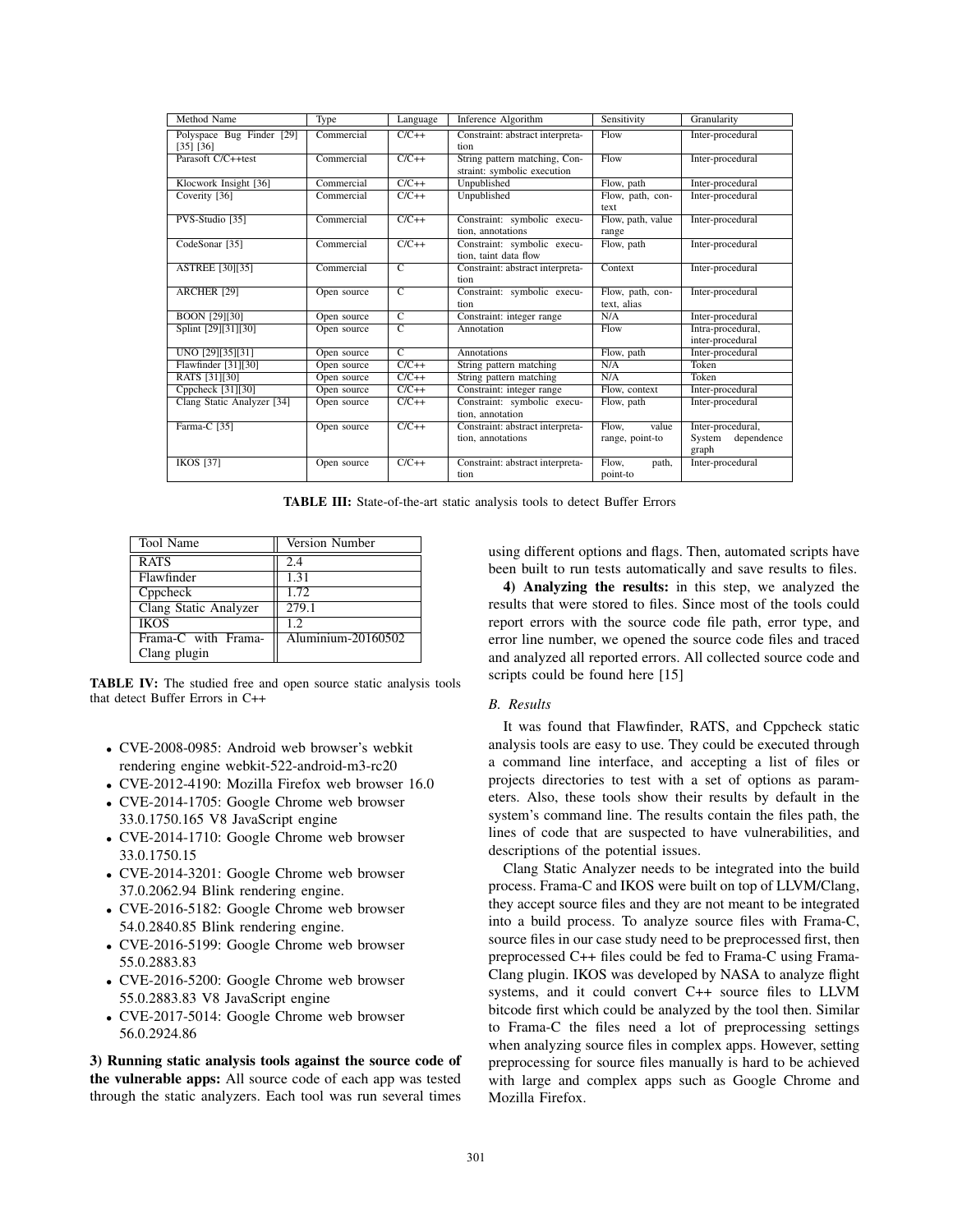Our analysis reveals that none of the tools were able to detect any of the studied vulnerabilities. Table V shows the results of our analysis. In Table V, we include a number to refer to the reason why a tool cannot determine the specific vulnerability.

## *C. Discussion*

In this subsection we want to discuss possible reasons for why the studied free and open source static analysis tools could not detect the nine vulnerabilities. In order to do that we look at characteristics of the techniques underlying the tools (in the context of Buffer Error vulnerabilities). In total we present six such characteristics (the numbers in the enumeration below corresponds to the numbers in Table V):

| <b>CVE ID</b> | <b>RATS</b> | Flaw<br>finder | Cpp<br>check | Clang<br>Static<br>Ana- | <b>IKOS</b> | Frama-<br>C |
|---------------|-------------|----------------|--------------|-------------------------|-------------|-------------|
|               |             |                |              | lyzer                   |             |             |
| CVE-2008-0985 | 1,2,3       | 1,2,3          | 1,2,4        | 1,2,5                   | 1.6         | 1,6         |
| CVE-2012-4190 | 2.3         | 2.3            | 2.4          | 2,5                     | 6           | 6           |
| CVE-2014-1705 | 1,2,3       | 1,2,3          | 1,2,4        | 1,2,5                   | 1.6         | 1.6         |
| CVE-2014-1710 | 1,2,3       | 1,2,3          | 1,2,4        | 1,2,5                   | 1.6         | 1.6         |
| CVE-2014-3201 | 1,2,3       | 1,2,3          | 1,2,4        | 1,2,5                   | 1.6         | 1.6         |
| CVE-2016-5182 | 1,2,3       | 1,2,3          | 1,2,4        | 1,2,5                   | 1,6         | 1,6         |
| CVE-2016-5199 | 1,2,3       | 1,2,3          | 1,2,4        | 1,2,5                   | 1.6         | 1,6         |
| CVE-2016-5200 | 1,2,3       | 1,2,3          | 1,2,4        | 1,2,5                   | 1,6         | 1,6         |
| CVE-2017-5014 | .2.3        | 1,2,3          | , 2.4        | 1.2.5                   | 1.6         | 1.6         |

TABLE V: Tested static analysis tools results: The numbers indicates the reason in the enumerated list below which explains why the tool could not find the vulnerability.

- 1) Unable to examine tainted data from code written in another language: In our case study, almost always the tainted data (data from an untrusted source) comes from Java (except CVE-2012-4190), while the static analysis tools only examine the C++ native code. None of the six tools examined are able to determine tainted data that comes from code written in Java.
- 2) Unable to keep track of pointer operations: The tool is unable to keep track of data when a buffer is manipulated using non trivial pointer operations (CVE-2017-5014), or when a null-pointer is dereferenced (CVE-2012-4190). Almost all of the studied nine vulnerabilities involves some sort of pointer operation.
- 3) Simple lexical analysis only instead of semantic analysis: RATS and Flawfinder only perform simple pattern matching, which is basically tokenizing the source code and looking for tokens that are well-known to cause Buffer Errors. They mostly focus on tokens that could potentially be a source or sink to buffer overflow such as dangerous functions like the strcpy function. However, the sink has more compound settings than the well-known set of tokens. For example, in CVE-2008-0985, the buffer is copied to the sink inside a loop that involves pointer indirection. Although, string pattern matching could be a powerful technique that could be enhanced to catch this kind of complicated sink by combining high level semantic analysis methods, it should not be used solely. In general, Flawfinder and RATS, have high false positive

rate, since they always report vulnerabilities based on simple lexical analysis without semantically analyzing the code.

- 4) Inadequate semantic analysis: Cppcheck is an example of a static analysis tool that uses inadequate semantic analysis. Unlike RATS or Flawfinder, it uses semantic analysis based on Abstract Syntax Trees (AST) and it also utilizes control-flow analysis. However, it does not always perform control flow analysis on all situations and sometimes it assumes that all statements are reachable. Having inadequate semantic analysis may lead to miss problems related to buffer allocation and validation or pointer dereferencing. For the CVE-2012-4190 vulnerability, Cppcheck discovered two NULL pointer dereference issues as they are passed as parameter and used without checking if they are NULL (we checked and found that they are true positives, but not reported to NVD). However, it did not discover the NULL pointer dereference that was discovered in CVE-2012-4190 and reported to NVD.
- 5) Limited scope of analysis: Clang Static Analyzer performs a high level AST analysis. However, since it uses the AST generated by Clang, the analysis is performed at the compilation unit level. That is, it uses inter-procedural analysis, however it does not support inter-procedural analysis for cross-translation-unit. In fact, almost all of the vulnerabilities in our case study are inter-file/interprocedural.
- 6) Tied to a specific compiler: IKOS and Frama-C directly invoke Clang/LLVM compiler framework that supports both C and C++. Therefore, they cannot analyze Android apps that uses specific toolchains. In addition, these tools are difficult to be integrated into build systems. These tools, however, perform sophisticated semantic, data flow, control flow, pointer operation, and inter-procedural analysis in a robust fashion. However, because they are unable to analyze the native code in Android apps, they are unable to accurately determine the Buffer Errors in our case study.

From the reasoning above we can see that an ideal static analysis tool to detect Buffer Errors in Android apps will:

- performs cross-language analysis to be able to understand both Java and native code contexts.
- utilizes tainted data flow as inference algorithm.
- employs sophisticated semantic, data flow, control flow and pointer operation analysis
- employs Inter-procedural/Inter-file analysis

# VI. THREATS TO VALIDITY

One possible threat to external validity is that we did not test many commercial tools that use their own parser which might be more accurate. Though, we tried to analyze studied vulnerabilities using CodeSonar. We got an academic license of CodeSonar, which only allows to analyze one million lines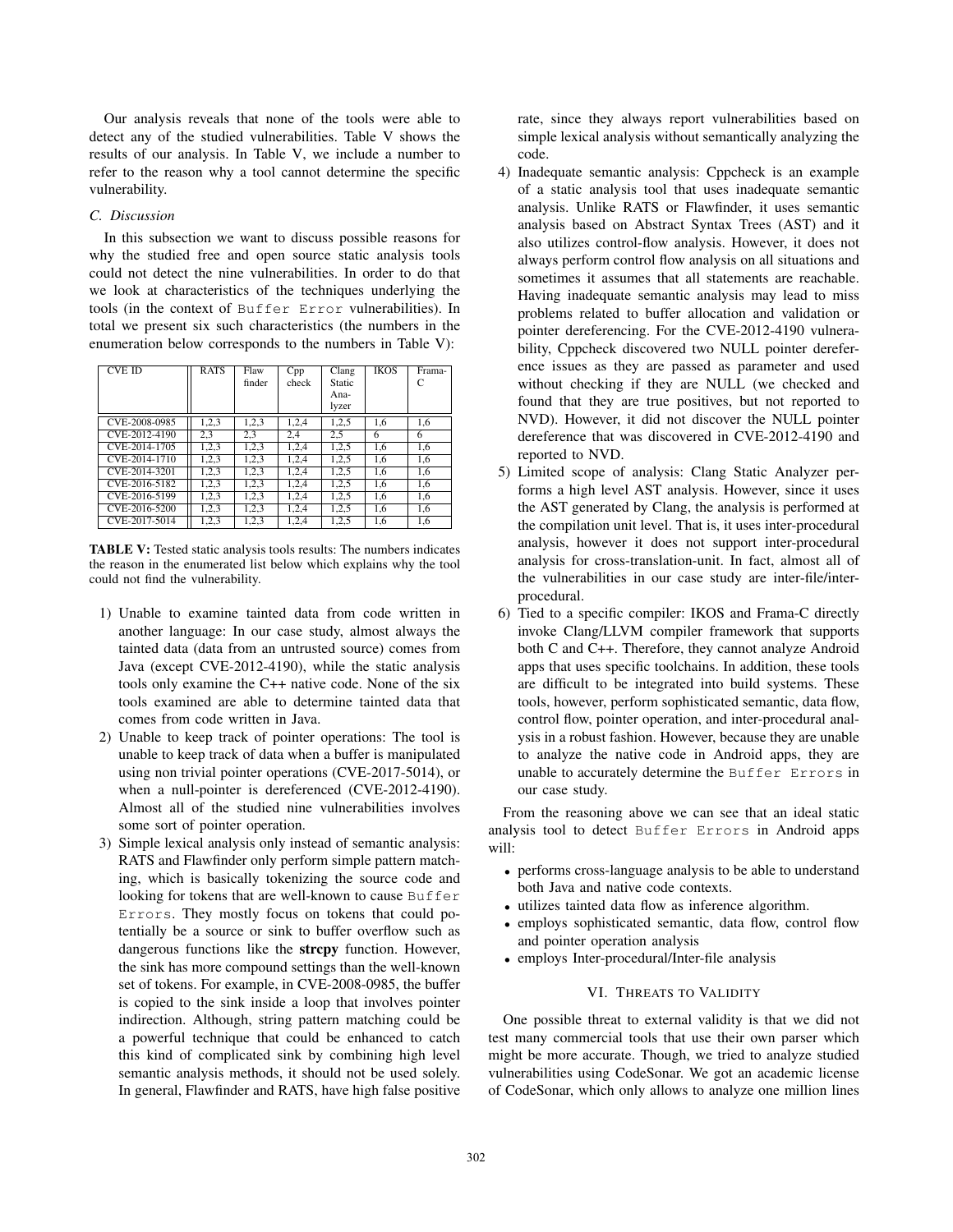of code. However, the analyzed apps in our study includes several million lines of codes.

In addition, knowing that most of the studied vulnerabilities involve pointer indirection, we know from past research that it could be hard to discover them by most of the commercial tools [39]. For instance, the Heartbleed is a pointer indirection vulnerability in OpenSSL [40] that was not discovered by commercial tools, such as Coverity Code Advisor, Code Sonar, Klocwork, and Veracode [39]. Commercial tools were not able to find Heartbleed as they are unsound. In fact, Heartbleed vulnerability was hard to be found due to using multiple level of pointer indirection and the complexity of the execution path from the buffer allocation to buffer misuse which is similar to our case. Additionally, we qualify that our experiments are done only on free and open source tools, by clearly stating "free and open source" in the title, abstract and conclusion to avoid any misunderstanding.

Another threat to validity is that some apps, such as Google Chrome, contains some closed source parts that might include the vulnerabilty. However in our study , we ensured that all vulnerabilities reside in the open source component (e.g. V8 and webkit). We browsed the source code as we know where the vulnerabilities exist from NVD website.

There is a threat that the vulnerability records we analyzed may not be related to Android. Hence. we manually inspected and studied all collected records from NVD to ensure that they related to the Android ecosystem and removed all biased records. Also, we manually reviewed static analysis tool results to guarantee the correctness. In order to address any threat to internal validity (i.e., mistakes we could have made) and for the ability for anyone to replicate our experiments, we provide all the data in our experiments [15].

Another limitation of our study is the sample size is small, yet we have tested all available vulnerabilities that occurred in open source apps. There is a possibility that the tested vulnerabilities may not be representative of other Buffer Error in general. However, when observing the descriptions of other Buffer Error vulnerabilities in our dataset that occurred in closed source apps, we found some similarities with our sample, such as apps are written in C++ and Buffer Errors happened due to input that was read from untrusted sources.

## VII. RELATED WORK

#### *A. Android Vulnerabilities Analysis*

To support the development of vulnerability detection models, several studies have been conducted to understand the patterns of the vulnerability in Android software. Huang et al. [41] studied the mobile vulnerability market to reveal the unique vulnerability patterns of mobile software. The study shows that the vulnerabilities in the Android market are more exploitable than in the entire market; and the exploitation impact is higher based on CVSS metrics. Our research took further steps to reveal the pattern of these vulnerabilities in Android apps.

#### *B. Android Static Analysis Tools*

Although, extensive work has been conducted to introduce static analysis tools for Android vulnerabilities and malicious behavior, most of the studies focus on permissions and information leakage issues and do not address Buffer Error [23]. For instance, the SCanDroid tool [42] performs a data-flow analysis of installed Android apps, to track intercomponent communication through intents in order to detect the potential violation of permission through a coalition of applications. Similarly, Quire [43] tracks permissions through the IPC call to prevent privilege attacks among applications. In addition, number of tools have been developed to detect private data leakage. TaintDroid [44] preforms dynamic taint analysis, while FLOWDROID [45], LeakMiner [46], and AndroidLeaks [47] are static analysis approaches to detect data leakage. VulHunter [48] is a static analysis framework to support vulnerability detection for Android apps by extracting information from applications. It aims to detect five types of vulnerabilities that are related to information leakage and permissions violations. In fact, there is a lack of research on static analysis tools that target native code in Android apps. Such mapping between the native and Java contexts will improve the discovery of Android vulnerabilities by constructing a better call graph. The issue of the lack of static analysis methods that link Java code to native code has been recently highlighted [49] [50]. Our research looks at Buffer Error vulnerabilities. The above tools do not address Buffer Error vulnerabilities, and we showed that no open source static analysis tools could statically determine Buffer Error vulnerabilities in Android apps.

#### *C. Dynamic Analysis for Buffer Errors in Android*

Buffer Error is a well-known problem that still resurfaces. Several run-time approaches have been proposed to mitigate Buffer Error vulnerabilities in Android. Hardwarebased No eXecute (NX) technique has been added to Android 2.3 Gingerbread to prevent code execution on the stack and heap. Another approach is using compiler extensions, such as ProPolice, which is improved over StackGuard [51], to protect against stack-based buffer overflow. ProPolice has been introduced in Android 1.5 CupCake [52]. In Android Jelly Beans version 4.2 and later, a new feature has been added that protects against Buffer Errors, as all applications and system libraries during compile time are checked with FORTIFY\_SOURCE feature [52], which detects and stops a certain types of Buffer Errors. Defense side obfuscation is another approach to mitigate Buffer Errors. An example of this approach is Address Space Layout Randomization (ASLR) that randomizes memory addresses of stack and heap each time the memory is allocated for a process, such that finding executable code becomes unreliable. ASLR has been introduced in Android 4.0 Ice Cream Sandwich [52]. However, overcoming the above mentioned techniques is possible and this was discussed in [53] [54]. Real exploitation and code execution have already been proven in the wild [55]. *In fact, the dynamic approaches that prevent* Buffer Error *attacks*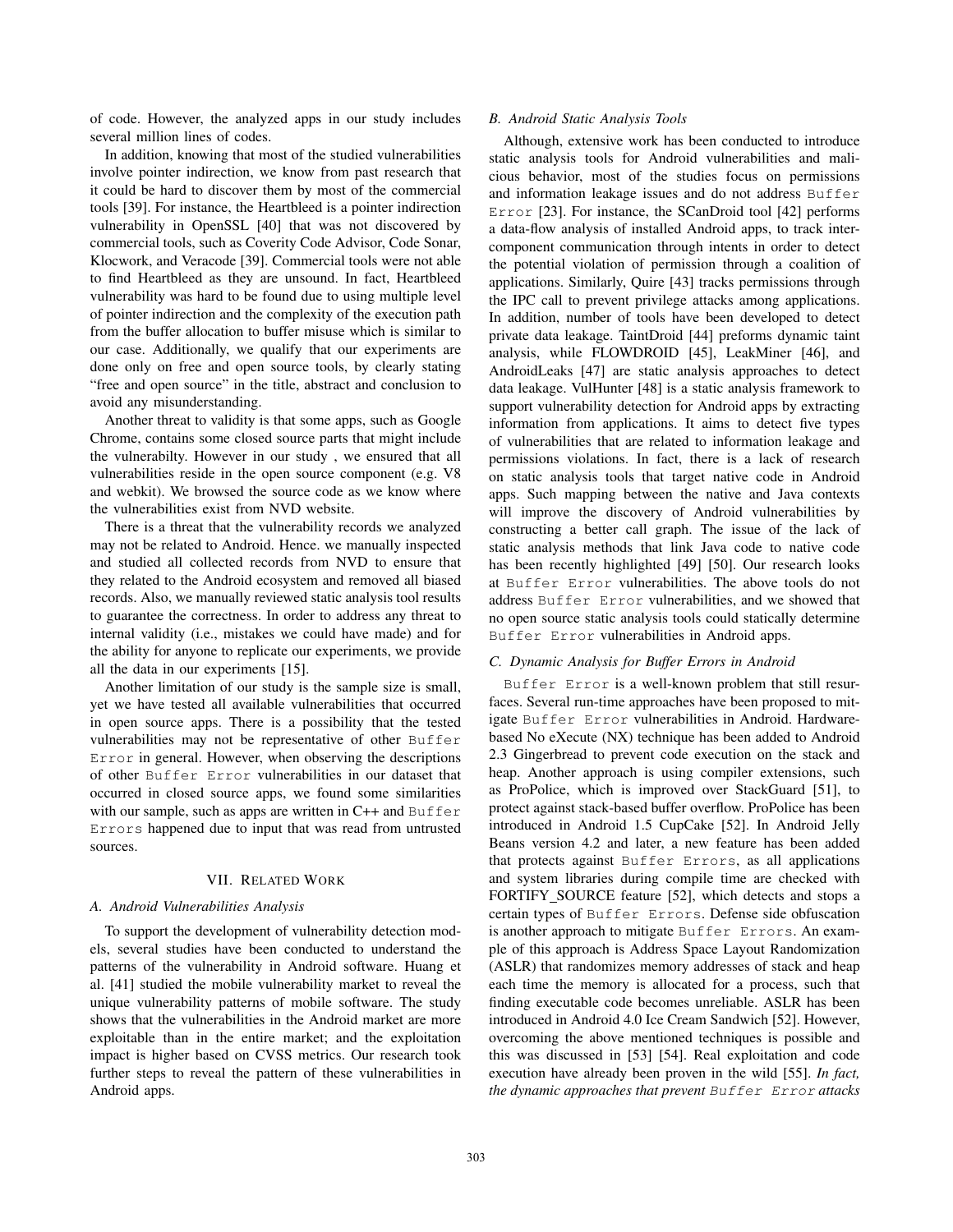*do not eliminate the vulnerabilities from the source code.* While we studied static analysis tools that could potentially identify the issue earlier. One advantage of static analysis is that security vulnerabilities can be removed before code is deployed, which reduces the cost of the risk.

# *D. Static Analysis for Buffer Errors in C/C++*

Several static analysis prototypes have been introduced in academia to detect Buffer Errors, yet the majority of the proposed methods target C programming language. For instance, Mjolnir [56], MACKE [57], MESCs [58], Wagner et al. [59], Kim et al. [60], Hackett et al. [61], CSSV [32], Vulncheck [62] [32], Avots et al. [63], and Livshits and Lam [64] are all academic prototype that only focus in C. However, it is noticed that little attention has been directed lately to study and propose methods to target C++ which could be able to address the OOP model, such as Marple [65] and Li et al. [66].

#### *E. Inter-language Static Analysis*

In fact, studying inter-language analysis tools has been investigated in the past. Su and Wassermann [67] introduced an algorithm for checking type safety across a foreign function interface, such as between OCaml and C. The system prevents foreign function calls in C from introducing type and memory bugs into an safe language such as OCaml. Siefers et al. [68] presented static analysis techniques to detect bugs in programs using JNI. Their analysis detects bugs such as exception handling, memory leaks, and invalid local references. Li and Tan [69] proposed a static analysis framework to examine exceptions and report errors in JNI programs. Their framework can be applied to other foreign function interfaces, including the Python/C interface and the OCaml/C interface. Tan and Croft [70] have conducted an empirical security study on the native code portion of Suns JDK 1.6. They used ITS4, Flawfinder, and Splint to carry out the analyses. It was mentioned the importance of building inter-language analysis across Java and C, as most existing tools are limited to code written in a single language. However, our study focuses on Buffer Errors particularly which have not been considered before in such tools. Also, our study suggests that unlike Java, when building a tool for Android apps, the multiple entry points should be considered as well.

## *F. Evaluation of Static Analysis Tools for Buffer Errors*

Although, a few studies have evaluated the use of static analysis tools for Buffer Error detection [29] [30] [31] [71], to the best of our knowledge, this is the first empirical study that evaluated these tools against known Buffer Error in the Android apps domain. Our results expose the need for more advanced static analysis tools to detect Buffer Errors in Android apps taking into consideration Android app nature.

## VIII. CONCLUSIONS

Our study found that Buffer Errors were the most frequent type of vulnerability occurring in Android apps, and they are easy to exploit. Therefore, we decided to study the effectiveness of state-of-the-art free and open source static analysis tools for detecting Buffer Error vulnerabilities in Android apps. In addition, our goal was to understand how Buffer Errors happen in Android context.Our findings indicate that there is a lack of free and open source static analysis tools that target Android, particularly to detect Buffer Errors. To the best of our knowledge, there is no free and open source static analysis tool for Android that analyzes both native code (which may introduce Buffer Errors), and Java code (which may originate the unsanitized input). Thus, general static analysis tools for native code are usually used by Android developers. However, current free and open source static analysis tools for C++ could not detect all Buffer Errors in Android.

Also, our study found some pattern of characteristics for Buffer Errors that occurred in Android apps, such as occur within C++, due to pointers indirection, untrusted input travels from Java to C++ where buffer is misused. Thus, by utilizing these patterns, static analysis tools could be built to work more efficiently. The experimental results show that such an evaluation brings an important contribution characterizing an effective static analysis tool to detect Buffer Errors in Android apps. Therefore, we conclude that an efficient static analysis technique for detecting Buffer Errors in Android (1) should perform a taint analysis that traces inputs to a program from outside, (2) should involve inter-language analysis (this could effect other modern apps in other platforms that include native C++ as library), (3) has better understanding of the code semantics and involve pointer operation analysis (this is a general problem that effect apps in all kinds of platforms.), and (4) should perform inter-procedural/inter-file analysis to analyze data travel cross procedures.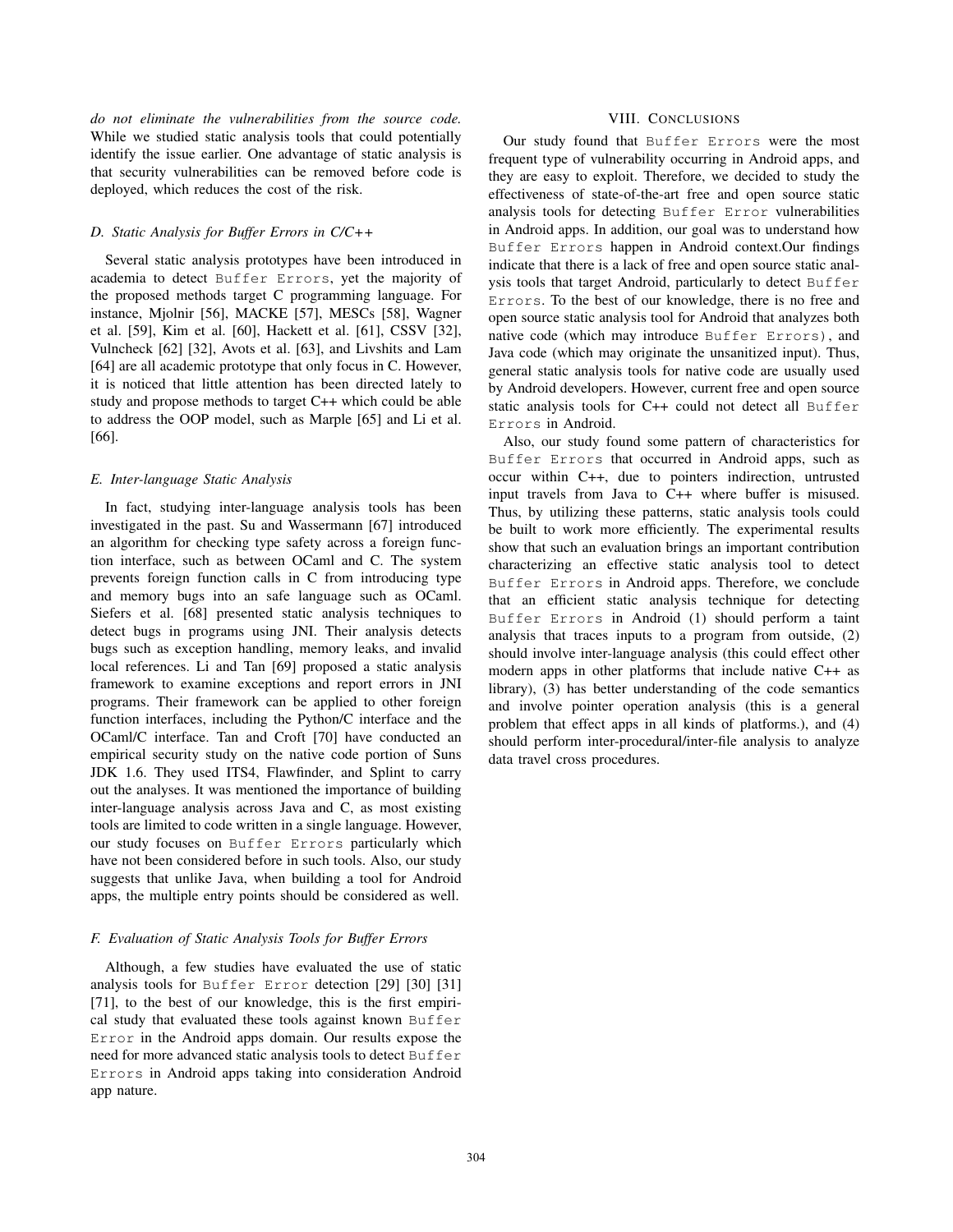#### **REFERENCES**

- [1] IDC Research Inc, "Smartphone OS market share, 2017 Q1," May 2017. [Online]. Available: http://www.idc.com/prodserv/smartphone-osmarket-share.jsp
- [2] Statista, "Number of available applications in the Google Play Store from December 2009 to June 2017," Jun. 2017. [Online]. Available: https://www.statista.com/statistics/266210/numberof-available-applications-in-the-google-play-store/
- [3] Statista, "Cumulative number of apps downloaded from the Google Play as of May 2016 (in billions)," May 2016. [Online]. Available: https://www.statista.com/statistics/281106/numberof-android-app-downloads-from-google-play/
- Research report," *Ofcom*, 2014. [Online]. Available: https://www.ofcom.org.uk/ data/assets/pdf file/0015/40290/apps environment.pdf
- [5] N. J. Percoco and S. Schulte, "Adventures in bouncerland: failures of automated malware detection with in mobile application markets," *Black Hat USA*, 2012.
- [6] Symantec, "2015 Internet security threat report," *Internet Security Threat Report*, vol. 20, p. 119, April 2015. [Online]. Available: https://www4.symantec.com/mktginfo/whitepaper/ISTR/21347932 GAinternet-security-threat-report-volume-20-2015-social\_v2.pdf
- [7] Risk Based Security, "Vulndb quickview 2015 vulnerability trends," 2015. [Online]. Available: https://www.riskbasedsecurity.com/vulndbquickview-2015-vulnerability-trends/
- [8] Y. Younan, "25 years of vulnerabilities: 1988–2012," *Sourcefire Vulnerability Research Team*, 2013.
- [9] Risk Based Security, "29% increase in vulnerabilities already disclosed In 2017," Available: https://www.riskbasedsecurity.com/2017/05/29-increase-invulnerabilities-already-disclosed-in-2017/
- [10] Hewlett Packard Enterprise, "HPE security research cyber risk report 2016," 2016.
- [11] Dimensional Research, "Mobile app usage and abandonment survey," Jan 2015.
- [12] N. Nagappan and T. Ball, "Static analysis tools as early indicators of prerelease defect density," in *Proceedings. 27th International Conference on Software Engineering, 2005. ICSE 2005.*, May 2005, pp. 580–586.
- [13] M. Soni, "Defect prevention: Reducing costs and enhancing quality," *iSixSigma. com*, vol. 19, 2006.
- [14] National Vulnerability Database (NVD). [Online]. Available: https://nvd.nist.gov/
- [15] B. Aloraini and M. Nagappan, "Evaluating state-of-the-art free and open source static analysis tools against buffer errors in Android apps," 2017. [Online]. Available: https://github.com/BushraAloraini/Android-Vulnerabilities
- [16] OSVDB. [Online]. Available: https://blog.osvdb.org/
- [17] CERT. [Online]. Available: http://www.cert.org/
- [18] Security Focus. [Online]. Available: http://www.securityfocus.com/
- [19] Common Vulnerabilities and Exposures (CVE). [Online]. Available: https://cve.mitre.org/
- [20] Japan Vulnerability Note (JVN). [Online]. Available: https://jvn.jp/en/
- Dormann, "Finding Android SSL vulnerabili-<br>with CERT Tapioca," Sept 2014. [Online]. ties with CERT Tapioca," Sept 2014. [Online]. Available: https://insights.sei.cmu.edu/cert/2014/09/-finding-android-sslvulnerabilities-with-cert-tapioca.html
- [22] Common Weakness Enumeration (CWE). [Online]. Available: https://cwe.mitre.org/
- [23] A. Sadeghi, H. Bagheri, J. Garcia, and S. Malek, "A taxonomy and qualitative comparison of program analysis techniques for security assessment of Android software," *IEEE Transactions on Software Engineering*, vol. 43, no. 6, pp. 492–530, June 2017.
- [24] Common Vulnerability Scoring System (CVSS). [Online]. Available: https://www.first.org/cvss/v2/guide
- [25] Android, "Application fundamentals," 2016. [Online]. Available: https://developer.android.com/guide/components/fundamentals.html
- [26] Y. Zhou, Z. Wang, W. Zhou, and X. Jiang, "Hey, you, get off of my market: detecting malicious apps in official and alternative Android markets." in *NDSS*, vol. 25, no. 4, 2012, pp. 50–52.
- [27] C. Qian, X. Luo, Y. Shao, and A. T. S. Chan, "On tracking information flows through JNI in Android applications," in *Proceedings of the 2014 44th Annual IEEE/IFIP International Conference on Dependable Systems and Networks*, ser. DSN '14. Washington, DC, USA:

IEEE Computer Society, 2014, pp. 180–191. [Online]. Available: http://dx.doi.org/10.1109/DSN.2014.30

- [28] O. Cinar and G. Allen, *Pro Android C++ with the NDK*. Springer, 2012.
- [29] M. Zitser, R. Lippmann, and T. Leek, "Testing static analysis tools using exploitable buffer overflows from open source code," in *Proceedings of the 12th ACM SIGSOFT Twelfth International Symposium on Foundations of Software Engineering*, ser. SIGSOFT '04/FSE-12. New York, NY, USA: ACM, 2004, pp. 97–106.
- [30] T. Hofer, "Evaluating static source code analysis tools," Master's thesis, School of Computer and Communications Science, Switzerland, 2010.
- [31] L. Torri, G. Fachini, L. Steinfeld, V. Camara, L. Carro, E. Cota, P. Box, ´ and P. Alegre, "An evaluation of free/open source static analysis tools applied to embedded software," in *2010 11th Latin American Test Workshop*, March 2010, pp. 1–6.
- [32] H. Shahriar and M. Zulkernine, "Classification of static analysis-based buffer overflow detectors," in *Secure Software Integration and Reliability Improvement Companion (SSIRI-C), 2010 Fourth International Conference on*, June 2010, pp. 94–101.
- [33] K. Vorobyov and P. Krishna, "Comparing model checking and static program analysis: A case study in error detection approaches," *Proc. SSV*, pp. 1–7, 2010.
- [34] C. Cifuentes, C. Hoermann, N. Keynes, L. Li, S. Long, E. Mealy, M. Mounteney, and B. Scholz, "BegBunch: Benchmarking for C bug detection tools," in *Proceedings of the 2Nd International Workshop on Defects in Large Software Systems: Held in Conjunction with the ACM SIGSOFT International Symposium on Software Testing and Analysis (ISSTA 2009)*, ser. DEFECTS '09. New York, NY, USA: ACM, 2009, pp. 16–20.
- [35] Spinroot, "Static source code analysis tools for C," 2014. [Online]. Available: https://spinroot.com/static/
- [36] P. Emanuelsson and U. Nilsson, "A comparative study of industrial static analysis tools," *Electron. Notes Theor. Comput. Sci.*, vol. 217, pp. 5–21, Jul. 2008. [Online]. Available: http://dx.doi.org/10.1016/j.entcs.2008.06.039
- [37] G. Brat, J. A. Navas, N. Shi, and A. Venet, "IKOS: A framework for static analysis based on abstract interpretation," in *International Conference on Software Engineering and Formal Methods*. Springer, 2014, pp. 271–277.
- [38] Frama-C. [Online]. Available: http://frama-c.com/index.html
- [39] J. A. Kupsch, , and B. P. Miller, "Why do software assurance tools have problems finding bugs like Heartbleed?" 2014.
- [40] Codenomicon, "The Heartbleed bug," 2014. [Online]. Available: http://heartbleed.com/
- [41] K. Huang, J. Zhang, W. Tan, and Z. Feng, "An empirical analysis of contemporary Android mobile vulnerability market," in *2015 IEEE International Conference on Mobile Services*, June 2015, pp. 182–189.
- [42] A. P. Fuchs, A. Chaudhuri, and J. Foster, "SCanDroid : Automated security certification of Android applications," *Technical report, University of Maryland*, vol. 10, no. November, p. 328, 2009.
- [43] M. Dietz, S. Shekhar, Y. Pisetsky, A. Shu, and D. S. Wallach, "Quire: lightweight provenance for smart phone operating systems," vol. 271, no. 2012, 2011, p. 23.
- [44] W. Enck, P. Gilbert, B.-G. Chun, L. P. Cox, J. Jung, P. McDaniel, and A. N. Sheth, "TaintDroid: An information-flow tracking system for realtime privacy monitoring on smartphones," in *Proceedings of the 9th USENIX Conference on Operating Systems Design and Implementation*, ser. OSDI'10. Berkeley, CA, USA: USENIX Association, 2010, pp. 393–407. [Online]. Available: http://dl.acm.org/citation.cfm?id=1924943.1924971
- [45] S. Arzt, S. Rasthofer, C. Fritz, E. Bodden, A. Bartel, J. Klein, Y. Le Traon, D. Octeau, and P. McDaniel, "FlowDroid: Precise context, flow, field, object-sensitive and lifecycle-aware taint analysis for Android apps," *SIGPLAN Not.*, vol. 49, no. 6, pp. 259–269, Jun. 2014. [Online]. Available: http://doi.acm.org/10.1145/2666356.2594299
- [46] Z. Yang and M. Yang, "LeakMiner: Detect information leakage on Android with static taint analysis," in *Software Engineering (WCSE), 2012 Third World Congress on*, Nov 2012, pp. 101–104.
- [47] C. Gibler, J. Crussell, J. Erickson, and H. Chen, "AndroidLeaks: Automatically detecting potential privacy leaks in Android applications on a large scale," in *Proceedings of the 5th International Conference on Trust and Trustworthy Computing*, ser. TRUST'12. Berlin, Heidelberg: Springer-Verlag, 2012, pp. 291–307.